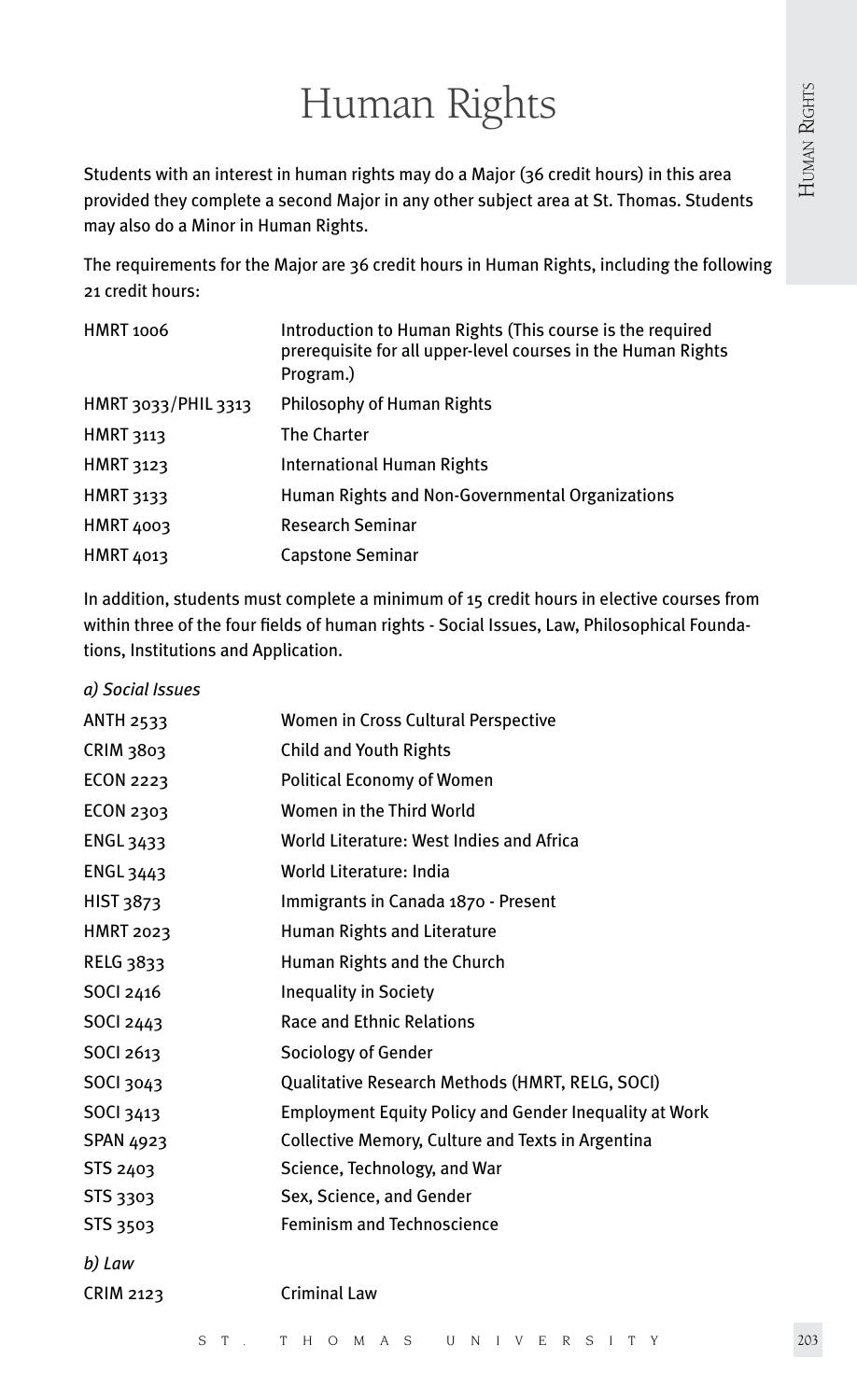| CRIM 3143        | <b>Charter Rights and Criminal Justice</b>               |
|------------------|----------------------------------------------------------|
| HMRT3063         | Humanitarian Law and Human Rights                        |
| <b>HMRT 3133</b> | Human Rights and Non-Governmental Organizations          |
| NATI 3903        | Native People and the Law I                              |
| <b>NATI 3913</b> | Native People and the Law II                             |
| NATI 3923        | Aboriginal Rights: The Land Question                     |
| POLS 3133        | The Charter of Rights and Freedom                        |
| POLS 3503        | Human Rights, International Relations and Foreign Policy |
| <b>SOCI 3313</b> | Sociology of Law                                         |
| SOCI 3323        | Sociology of Women and Law                               |
|                  |                                                          |

#### *c) Philosophical Foundations*

| <b>ENVS 2023</b> | Introduction to Perspectives on the Environment  |
|------------------|--------------------------------------------------|
| GRID 2006        | Quest for the Good Life                          |
| GRID 2206        | Human Nature and Technology                      |
| GRID 3306        | Justice                                          |
| <b>GRID 3506</b> | Freedom                                          |
| PHIL 2213        | <b>Introduction to Moral Philosophy</b>          |
| PHIL 2233        | <b>Contemporary Moral Philosophy</b>             |
| PHIL 2243        | <b>Current Issues in Ethics</b>                  |
| POLS 2806        | <b>Western Tradition of Political Philosophy</b> |
|                  |                                                  |

## *d) Institutions and Application*

| ECON 2203        | <b>Community Economic Development</b>           |
|------------------|-------------------------------------------------|
| <b>ENVS 3013</b> | <b>Environmental Policy</b>                     |
| ENVS 3023        | <b>Environmental Praxis</b>                     |
| <b>HMRT 3133</b> | Human Rights and Non-governmental Organizations |
| <b>HMRT 4033</b> | Special Topics in Human Rights                  |
| <b>HMRT 4043</b> | Special Topics in Human Rights                  |
| POLS 1103        | <b>Canadian Government</b>                      |
| POLS 1603        | <b>Global Politics</b>                          |
| POLS 3613        | <b>Model United Nations</b>                     |
| STS 3063         | Science, Religion, and Galileo's Trial          |

Students should consult with the Director of the Human Rights Program to ensure that their program meets all requirements.

# **HMRT-1006. Introduction to Human Rights**

This course will introduce students to the study of human rights by investigating the question what is a human right? The course will proceed primarily through a number of examples and case studies. Students will also be given an overview of the basic instruments, institutions, and ideas relevant to human rights.

# **HMRT-1203. Global Politics (POLS 1603)**

This course provides an introduction to the concepts of nation and state, sovereignty, forms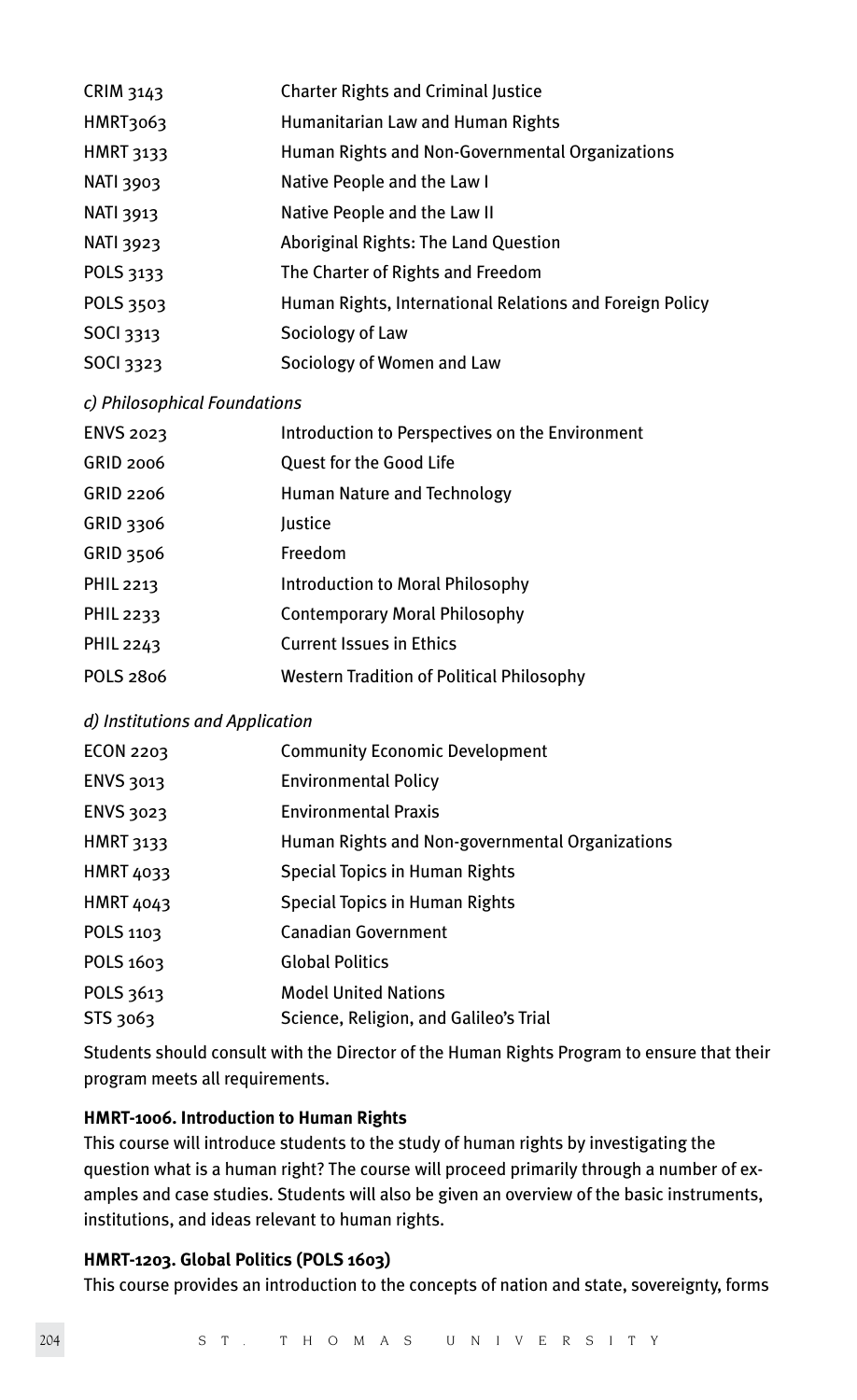of government, and political conflict. It does so through consideration of issues in world politics, such as human rights and social justice, ecological imbalance, economic inequalities, war, global governmental institutions and organizations.

## **HMRT-2023. Human Rights and Literature**

This course will explore various human rights questions through an examination of relevant legal documents paired with literary works from a variety of genres (from drama to memoir) that address each issue. The course is intended to give students an understanding of some of the most pressing human rights issues of the past and today, ranging from slavery to economic inequalities.

# **HMRT-2203. Community Economic Development (ECON)**

A course which explores the theory and practice of community economic development. It will include the examination of case studies of successful community economic development. The focus will be on the appropriateness and applicability of the model to the Maritimes.

# **HMRT-2206. The Quest for the Good Life (GRID 2006)**

This course is designed to approach the perennial issue of The Quest for the Good Life through the thoughtful reading of some of the greatest works in a variety of disciplines. The texts may include ancient and modern, all selected because they speak to and illuminate this theme. Texts will vary from year to year but will include works such as Aristotle's *Ethics*, the *Bible*, Machiavelli's *Prince*, and Camus' *The Plague*.

# **HMRT-2216. Human Nature and Technology (GRID 2206)**

This course will study the way in which diverse thinkers have considered the question of human nature. This question will be sharpened with a consideration of the way in which human beings considered as natural beings use and are affected by technology. Texts will vary from year to year, but may include works such as: Aeschylus' *Prometheus Bound*, Bacon's *New Atlantis*, Swift's *Gulliver's Travels*, Grant's *Technology and Empire*, Miller's *A Canticle for Leibowitz*, Heidegger's *The Question Concerning Technology*, Shelley's *Frankenstein*, Gaskell's *North and South*, Achebe's *Things Fall Apart*, and Sterling's *Holy Fire*.

## **HMRT-2223. Political Economy of Women (ECON)**

This is a seminar course examining, in depth, selected topics on the political economy of women. Potential topics include women as paid workers, domestic labour, and women and poverty.

# **HMRT-2233. Women in the Third World (ECON 2303)**

This course will critically examine the role of women in the Third World. It will concentrate largely on the changes in these roles and their correspondence with the transition from traditional to new forms of economic organization, production, and power.

# **HMRT-2236. The Western Tradition of Political Philosophy (POLS 2806)**

This course will introduce students to the following seminal texts in the Western political tradition. Texts may include: Plato's *Apology*, Plato's *Republic*, Aristotle's *Nicomachean Ethics*, Aristotle's *Politics*, *Bible*, St. Augustine's *City of God*, Aquinas' *Treatise on Law,*  Machiavelli's *The Prince*, Hobbes' *Leviathan*, Locke's *Second Treatise on Government,* Rousseau's *Discourses*, Marx's 1844 *Manuscripts*, C*ommunist Manifesto*, and Nietzsche's *The Genealogy of Morals*. Students who took either POLS 2803 or 2813 cannot receive credit for 2806.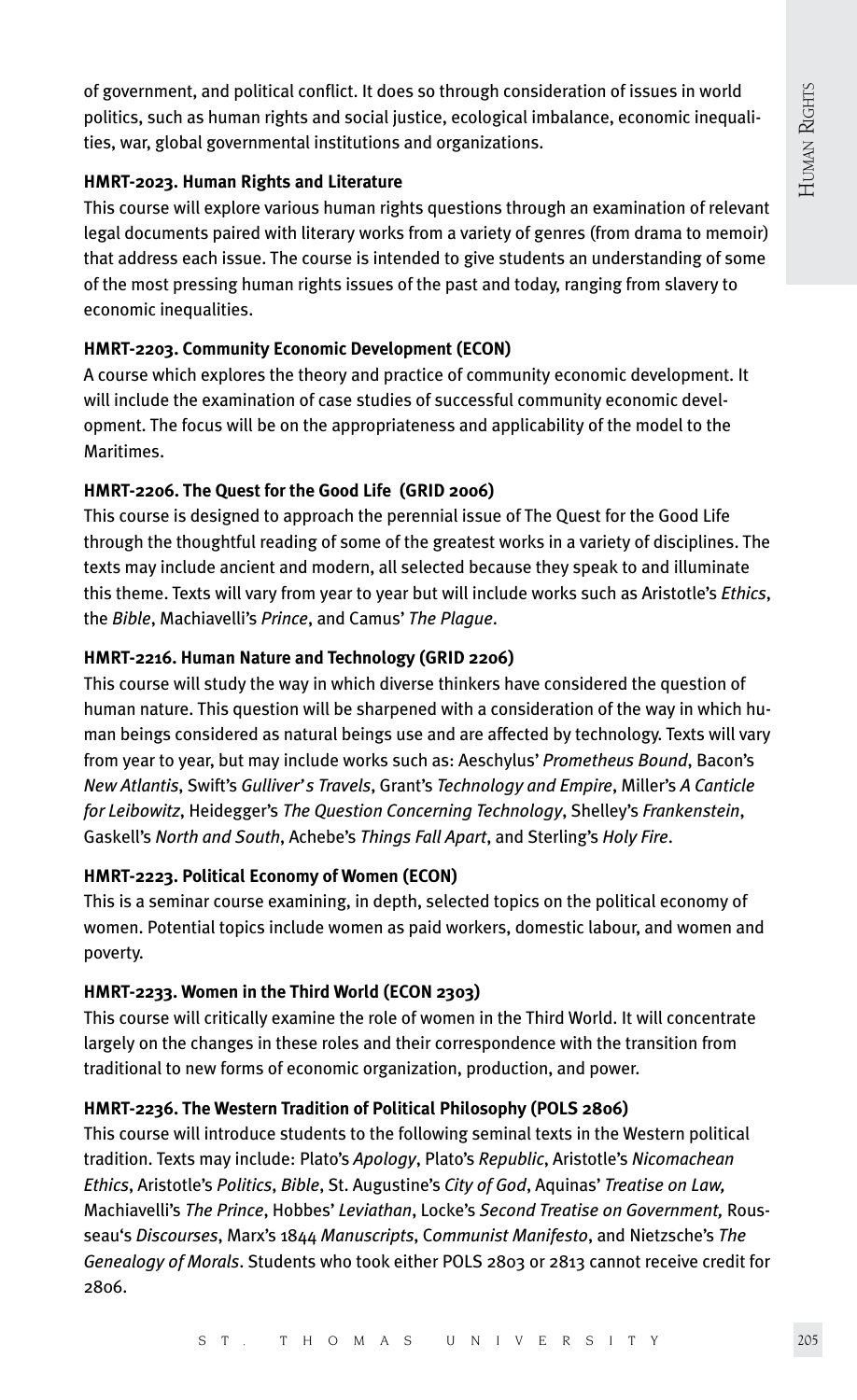## **HMRT-2243. Introduction to Perspectives on the Environment (ENVS 2023)**

This course explores how society has attempted to understand the social origins of environmental degradation and the changes necessary in society to end human disruption of the environment. This involves a review of the different perspectives within the environmental movement, and of the attempts by the social sciences and the humanities to understand the social origins of environmental degradation. Prerequisite: ENVS 1013, or permission of the instructor.

## **HMRT-2253. Introduction to Moral Philosophy (PHIL 2213)**

An examination, through readings, lectures, and discussion, of some important attempts to ground ethical judgments. Themes: relativism, egoism, values, and sentiment; values and consequences; the determination of duty.

## **HMRT-2263. Contemporary Moral Philosophy (PHIL 2233)**

An investigation, through readings, lectures, and discussion, of contemporary issues and authors in moral philosophy. Topics include: Nietzsche and the transvaluation of values, existentialist ethics, emotivism, Marxism and ethics, the natural law debate, situation ethics, the logic and meaning of ethical discourse. Prerequisite: PHIL 2213, or permission of the instructor.

## **HMRT-2273. Current Issues in Ethics (PHIL 2243)**

A discussion, through lectures and student presentations, of ethical theory through its application in the consideration of such contemporary issues as: pornography and censorship, euthanasia, abortion, punishment, justice and welfare, sexual and racial discrimination. Prerequisite: Phil 2213, or permission of the instructor.

## **HMRT-2283. Science, Technology, and War (STS 2403)**

This course explores the development of modern techniques, technologies, and social systems for the purposes of making war. It also explores how wars change societies, technologically, socially, and structurally. Note: Students who have taken STS-1403 will not receive credit for STS-2403.

## **HMRT-3013. Codes and Commissions**

This course will focus on domestic human rights codes and human rights commissions. Special attention will be given to the New Brunswick Human Rights Code and the New Brunswick Human Rights Commission.

## **HMRT-3033. Philosophy of Human Rights**

This course will introduce students to philosophical questions concerning the foundations of human rights. What are human rights based on? What makes something a human right? Are human rights universally and permanently valid or is the notion of human rights merely a construct of modern Western culture? The course will familiarize students with alternative theoretical answers to these and other related questions.

## **HMRT-3063. Humanitarian Law and Human Rights**

This course will examine the historical development of humanitarian law and the relationship with human rights. It will study the principle actors in the administration of humanitarian law and human rights. Students will explore the protection of victims and their fundamental rights in emergency situations, the rights and duties of aid organizations and their personnel, the changing role of humanitarian law in the light of terrorism, and international crime. The course will review the enforcement of rights and duties as well as the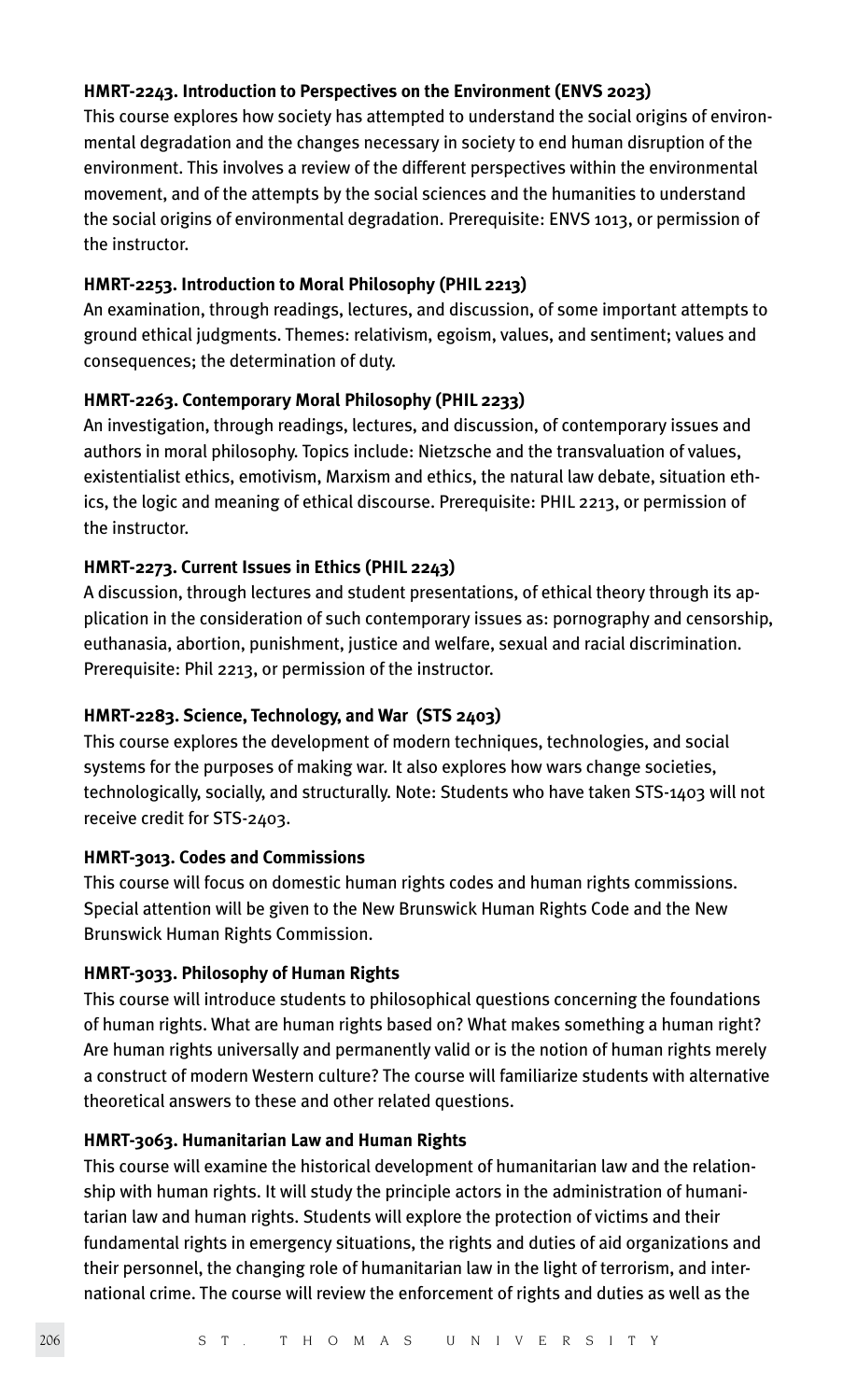mechanisms available under general international law, human rights law, and international humanitarian law.

# **HMRT-3113. The Charter**

This course will examine the impact of the Charter on rights and freedoms in Canada. After an introductory discussion of the Bill of Rights and the development of the Charter, instruction will focus on a large number of Supreme Court decisions interpreting the meaning of the Charter's provisions.

## **HMRT-3123. International Human Rights**

This course explicates the principal international and regional systems in place for the protection and promotion of human rights, including the Inter-American, European, African, and United Nations systems. Students will study the most important human rights instruments, such as the International Bill of Rights, the European Convention on Human Rights, and the American Convention on Human Rights.

## **HMRT-3133. Human Rights and Non-governmental Organizations**

This course will identify and explore the operations of the main non-governmental organizations at the international and domestic levels in the field of human rights. Theoretical consideration shall be given to the role of these organizations in the practice of freedom. The practical work of various human rights groups will be considered. Students will be expected to participate in the work of a given human rights group during the course.

## **HMRT-3206. Justice (GRID 3306)**

This course will explore the nature of human community and the question of justice. Themes to be addressed will include an individual's responsibility to others, the role of community in promoting human happiness, the manner in which we are both limited and fulfilled by justice, and the relationship of justice and law. Texts will vary from year to year, but may include works such as: Plato's *Republic*, Aquinas' *Summa Theologica,* Sayers' *Gaudy Night*, Shakespeare's *Julius Caesar*, Cary's *Tragedy of Mariam*, Marx's *The German Ideology*, and King's *Letter from Birmingham Jail*. Prerequisites: GRID 2006, or permission of the instructors.

# **HMRT-3213. Environmental Policy (ENVS 3013)**

Building upon familiarity with the major perspectives within the environmental movement, the course will examine various approaches to resolving environmental problems such as: bioregionalism, sustainable growth, deep ecology, rightsizing economic activity, etc. Students will explore how alternate visions of the future would translate into public policy. Prerequisites: ENVS 1013 and ENVS 2023, or permission of the instructor.

## **HMRT-3216. Freedom (GRID 3506)**

This course will examine the nature of freedom in the context of human life and community. Questions to be addressed will include: To what extent are human beings free by nature? Should political communities promote freedom? What might be appropriate limitations on our freedom? Texts may include Sophocles' *Oedipus Rex*, Plato's *Crito*, Aquinas' *On Free Will*, Shakespeare's *Coriolanus* and Hegel's *The Philosophy of Right.* Prerequisite: GRID 2006.

## **HMRT-3223. Environmental Praxis (ENVS 3023)**

This course explores how alternative visions of the future translate into political action at the international, national, provincial, community, and personal levels. This involves an analysis of alternative theories of the nature of social change. A component of this course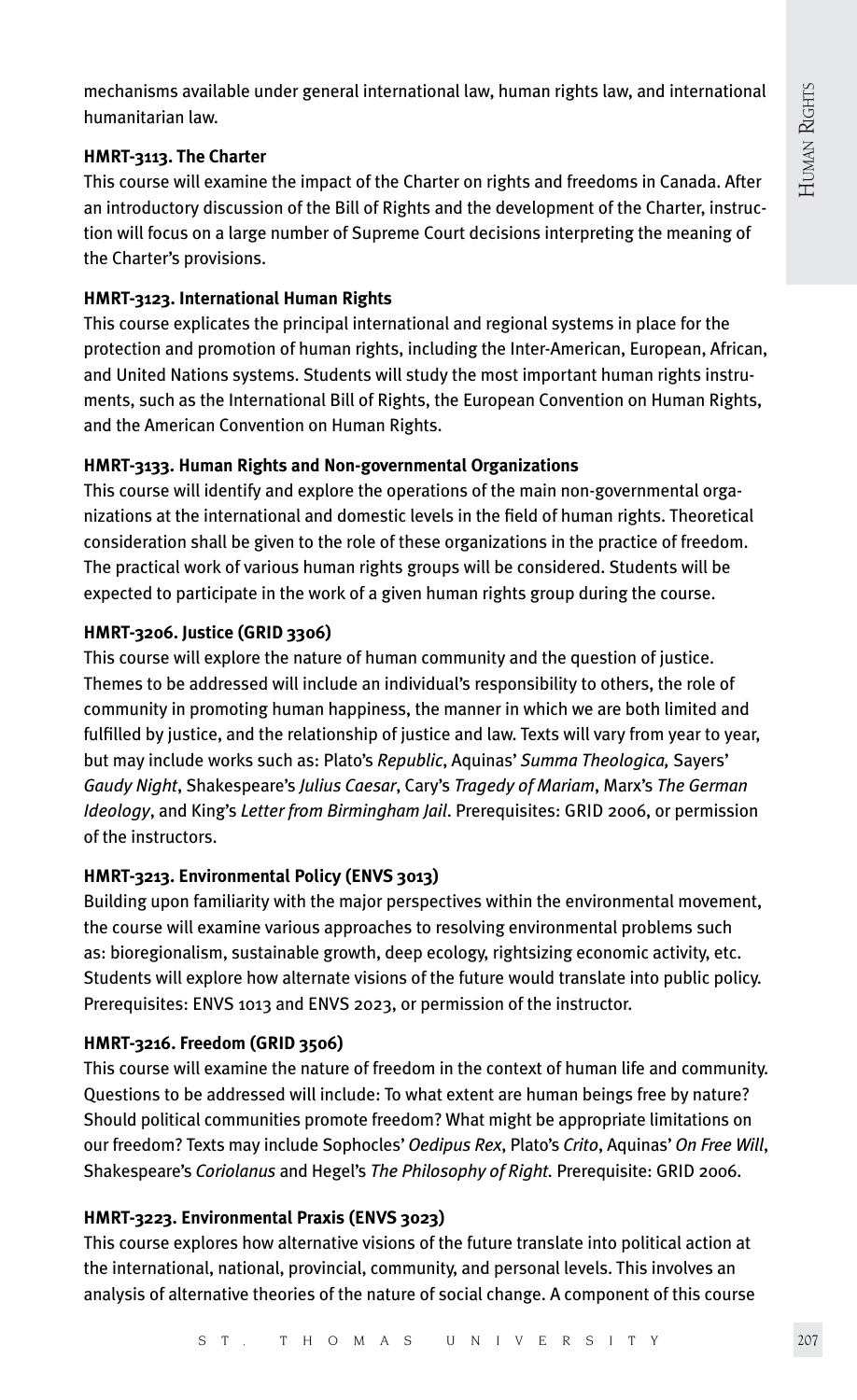may be service learning. Prerequisites: ENVS 1013 and ENVS 2023, or permission of the instructor.

## **HMRT-3233. The Canadian Constitution: The Charter of Rights and Freedoms (POLS 3133)**

This course will focus on the impact our constitution has had on civil liberties in Canada. The course will proceed primarily by means of class discussion of leading constitutional decisions and student presentations.

# **HMRT-3243. Human Rights in International Relations and Foreign Policy (POLS 3503)**

This course considers human rights in international relations. It focuses on how the emerging human rights regime is affecting the practice of traditional state sovereignty. Special attention will be paid to the political and philosophical arguments around such issues as universal human rights versus cultural relativism, and the problems associated with humanitarian intervention.

## **HMRT-3253. Model United Nations (POLS 3613)**

This course will prepare students for participation in a Model United Nations, either Canadian or American sponsored. In a model UN simulation, students represent an assigned country's foreign policy on assigned issues on the UN agenda. The course will begin with an examination of the UN and its procedures. Subsequent topics will include researching the assigned UN issues and the assigned country's policy on them; preparation of working papers and motions, and strategies for effective conference participation. Fund raising for the trip required: half credit course, but meets first and second terms; limited enrolment.

# **HMRT-3263. Sex, Science & Gender (STS 3303)**

This course examines how scientific research, in the late 19th and 20th centuries, has shaped common conceptions of sex behaviour and how this scientific knowledge has also been shaped by cultural conceptions of gender roles and "normal" behaviour.

# **HMRT-3273. Feminism and Techno-Science (STS 3503)**

Examines a variety of feminist perspectives on science and technology which suggest that scientific authority (particularly in the biological and life sciences) rationalizes and normalizes gender stereotypes and inequalities, and also marginalizes women from its institutions. The content and positions of various perspectives (as well as counter-arguments) are studied for their political, philosophical, and epistemic assumptions. Prerequisite: at least 9 credit hours in STS or permission of the instructor.

# **HMRT-3283. Science, Religion, and Galileo's Trial (STS 3063)**

Examines the complex interactions between Western science and the Judeo-Christian religious tradition in the ancient, medieval, and early modern periods culminating with a close study of Galileo's trial by the Inquisition in 1632 to reveal how variable and complex interactions between science and religion have been characterized at different times by conflict, cooperation, separation, understanding, misunderstanding, dialogue, and alienation. Prerequisite: STS 2243 or permission of the instructor.

## **HMRT-3433. World Literature in English: West Indies and Africa (ENGL)**

An introduction to the range of literary expressions of writers from the non-Western cultures of the West Indies and Africa. The major genre studied is the novel, though poetry and essays are also examined. The focus of the course is to study the concerns of the colonized, those who were swept up by British expansion in the 18th and 19th centuries. (Categories: National or Regional, Cultural Studies).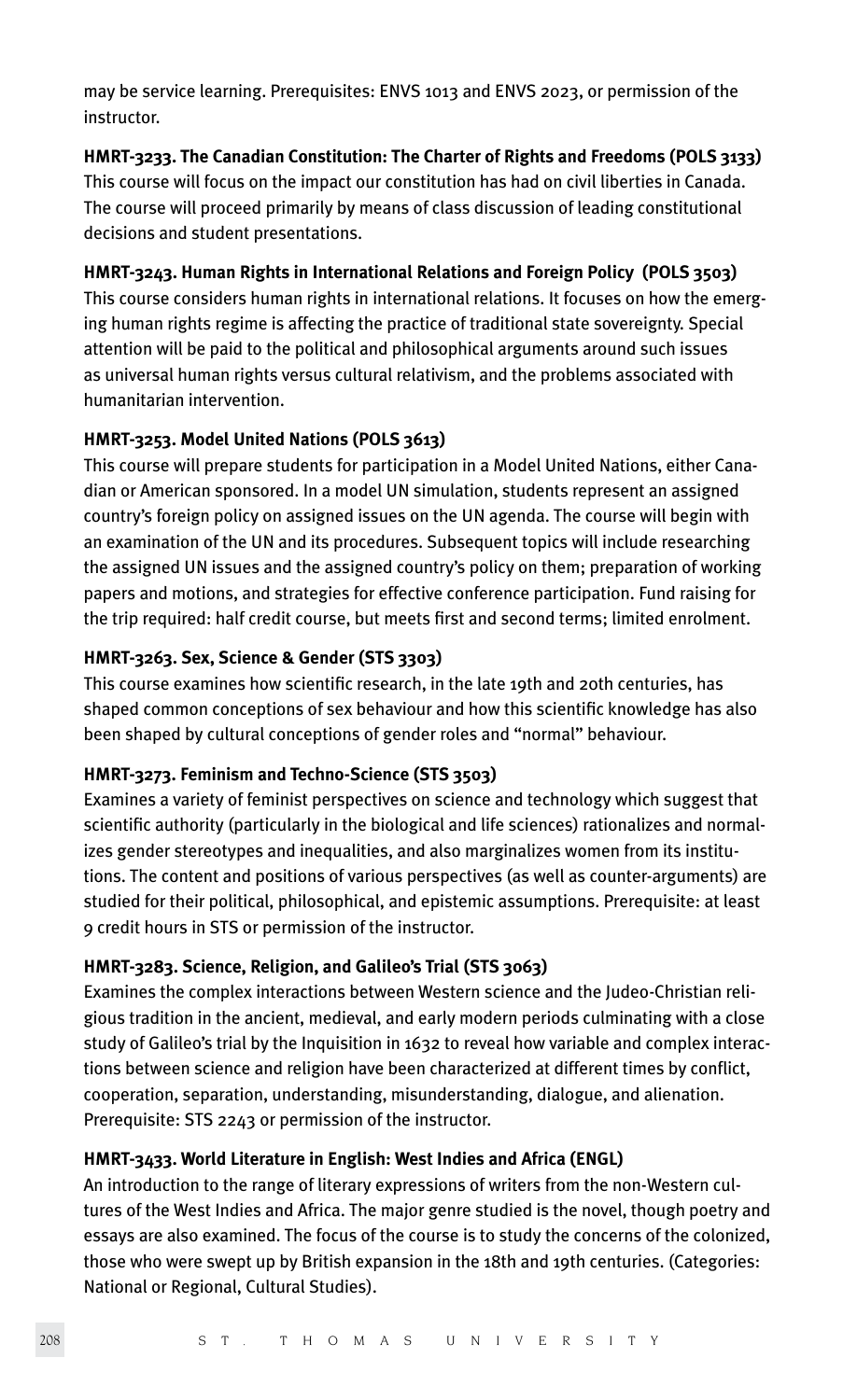# **HMRT-3443. World Literature in English: India (ENGL)**

An introduction to the range of literary expressions of writers from the Indian Subcontinent. The two major genres studied are the novel and short fiction, though poetry and essays are also examined. The focus of the course is to study the concerns of the colonized, those who were swept up by British expansion in the 18th and 19th centuries. (Categories: National or Regional, Cultural Studies).

## **HMRT-3503. Moot Court**

Moot court cultivates advanced analytical skills while developing leadership qualities in students with an interest in human rights. Students learn how to develop and deliver oral legal arguments by competing in a Supreme Court simulation where they answer questions from a panel of judges. Students focus on Supreme Court precedent surrounding two different issues each year. 6 students are required to have permission of instructor to register for the course. No other prerequisites are required

# .**HMRT-3506. Human Rights in International Relations and Foreign Policy**

This course considers human rights in international relations and foreign policy from the point of view of constraints on sovereignty. With background from the nineteenth and twentieth centuries up to WWII, it concentrates on the promotion and protection of human rights in the post-war period. Topics covered include: the UN system of human rights and the international and domestic politics of human rights as evidenced in foreign policy, Canadian in particular.

## **HMRT-3803. Child and Youth Rights**

This interdisciplinary course focuses on the implementation of articles of the UN Convention on the Rights of the Child, specifically: provision rights (e.g., health care, education), protection rights (e.g., from abuse, neglect, exploitation), and participation rights (e.g., in families, schools), with a particular emphasis on the implementation of these articles in Canada. Prerequisites: CRIM 2223 and HMRT 2003.

## **HMRT-4003. Research Seminar**

Students in this course will do a research project in human rights under the supervision of the instructor. The course will begin with a general introduction to the aims and methods of research projects. Students will be expected to present periodic reports on the status of their work. The course is normally reserved for students in their final year of the human rights Major.

## **HMRT-4013. Capstone Seminar**

This course will consist of an in-depth investigation of one or more human rights problems. The specific topic will change from year to year. Students will be expected to examine the issue(s) in light of their knowledge of the basic instruments, institutions, and ideas relevant to human rights as well as their understanding of the fundamental questions of value that surround contemporary social issues. The course is normally reserved for students in their final year of the human rights Major.

## **HMRT-4023. Independent Study**

Students may undertake studies under the direction of a member or members of the program with the permission of the Director. The course is limited to students with a proven academic record.